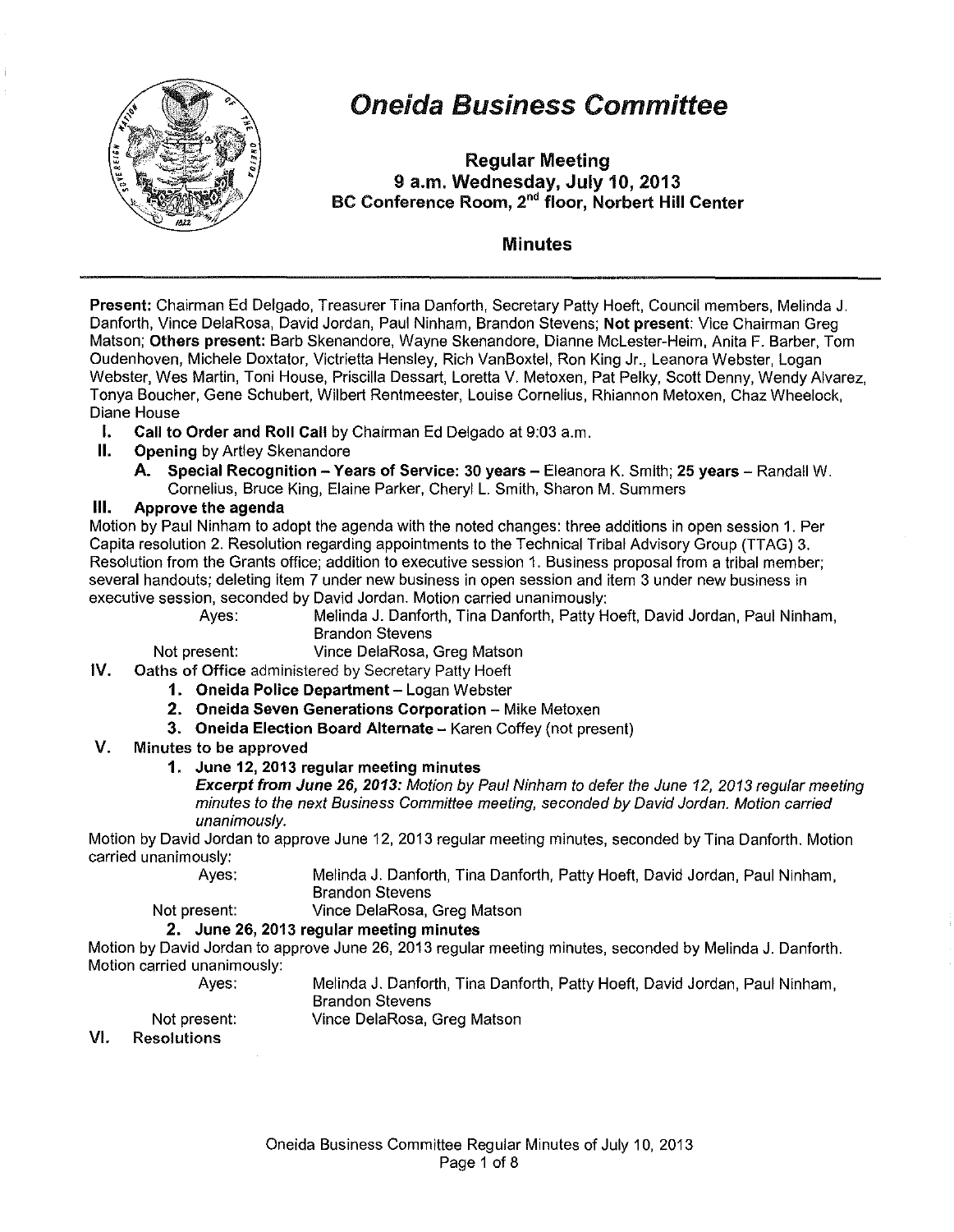### 1. Urge NCAI to Encourage all Tribal Nations Governments to Boycott Federal Express until Redskins is Removed as Name of Washington, D.C. Football Team Ed Delgado

Motion by Melinda J. Danforth to deny the resolution, seconded by Tina Danforth. Motion carried with one opposed:

| Aves:        | Melinda J. Danforth, Tina Danforth, Patty Hoeft, David Jordan, Brandon Stevens |
|--------------|--------------------------------------------------------------------------------|
| Opposed:     | Paul Ninham                                                                    |
| Not present: | Vince DelaRosa, Greg Matson                                                    |

VII. Reports

# 1. New York land claim settlement monthly report- Ed Delgado

Motion by Patty Hoeft to accept the New York land claim settlement monthly report, seconded by Tina Danforth. Motion carried unanimously:<br>Aves:

Melinda J. Danforth, Tina Danforth, Vince DelaRosa, Patty Hoeft, David Jordan, Paul Ninham, Brandon Stevens

Not present: Greg Matson

# 2. Land Management Division- Pat Pelky DEFERRED

- 3. Self-Governance- Chris Johns DEFERRED
- 4. Ombudsman Dianne McLester-Heim

Motion by Vince Delarosa to accept the Ombudsman report, seconded by Tina Danforth. Motion carried unanimously:

Ayes: Melinda J. Danforth, Tina Danforth, Vince DelaRosa, Patty Hoeft, David Jordan, Paul Ninham, Brandon Stevens

Not present: Greg Matson

### 5. Emergency Management - Marty Antone

Motion by Tina Danforth to defer the Emergency Management report to the next Business Committee meeting, seconded by Patty Hoeft. Motion carried unanimously:

Melinda J. Danforth, Tina Danforth, Vince DelaRosa, Patty Hoeft, David Jordan, Paul Ninham, Brandon Stevens

Not present: Greg Matson

### 6. Oneida Housing Authority - Scott Denny

Motion by Vince DelaRosa to approve the Oneida Housing Authority report, seconded by Tina Danforth. Motion carried unanimously:

Ayes: Tina Danforth, Vince DelaRosa, Patty Hoeft, David Jordan, Paul Ninham, Brandon Stevens

Not present: Melinda J. Danforth, Greg Matson

7. Environmental, Health and Safety Division- Pat Pelky

Motion by David Jordan to approve the Environmental, Health and Safety Division quarterly report, seconded by Tina Danforth. Motion carried unanimously:

Ayes: Tina Danforth, Vince DelaRosa, Patty Hoeft, David Jordan, Paul Ninham

Not present: Melinda J. Danforth, Greg Matson, Brandon Stevens

# VIII. Boards, Committees and Commissions

### A. Appointments

# B. Quarterly reports

1. Oneida Police Commission- Bernie John-Stevens, Chairman

Excerpt from June 26, 2013: Motion by David Jordan to defer the Oneida Police Commission quarterly report to the next Business Committee meeting, seconded by Patty Hoeft. Motion carried unanimously.

Motion by Patty Hoeft to defer the Oneida Police Commission quarterly report to the next Business Committee meeting, seconded by Paul Ninham. Motion carried unanimously:

Ayes: Tina Danforth, Vince DelaRosa, Patty Hoeft, David Jordan, Paul Ninham

Not present: Melinda J. Danforth, Greg Matson, Brandon Stevens

### 2. Environmental Resource Board- Tom Oudenhoven, Chairman

Motion by Paul Ninham to accept the Environmental Resource Board quarterly report, seconded by Vince Delarosa. Motion carried unanimously:

Ayes: Tina Danforth, Vince DelaRosa, Patty Hoeft, David Jordan, Paul Ninham Not present: Melinda J. Danforth, Greg Matson, Brandon Stevens

3. Oneida Gaming Commission - Shirley Hill, Chairwoman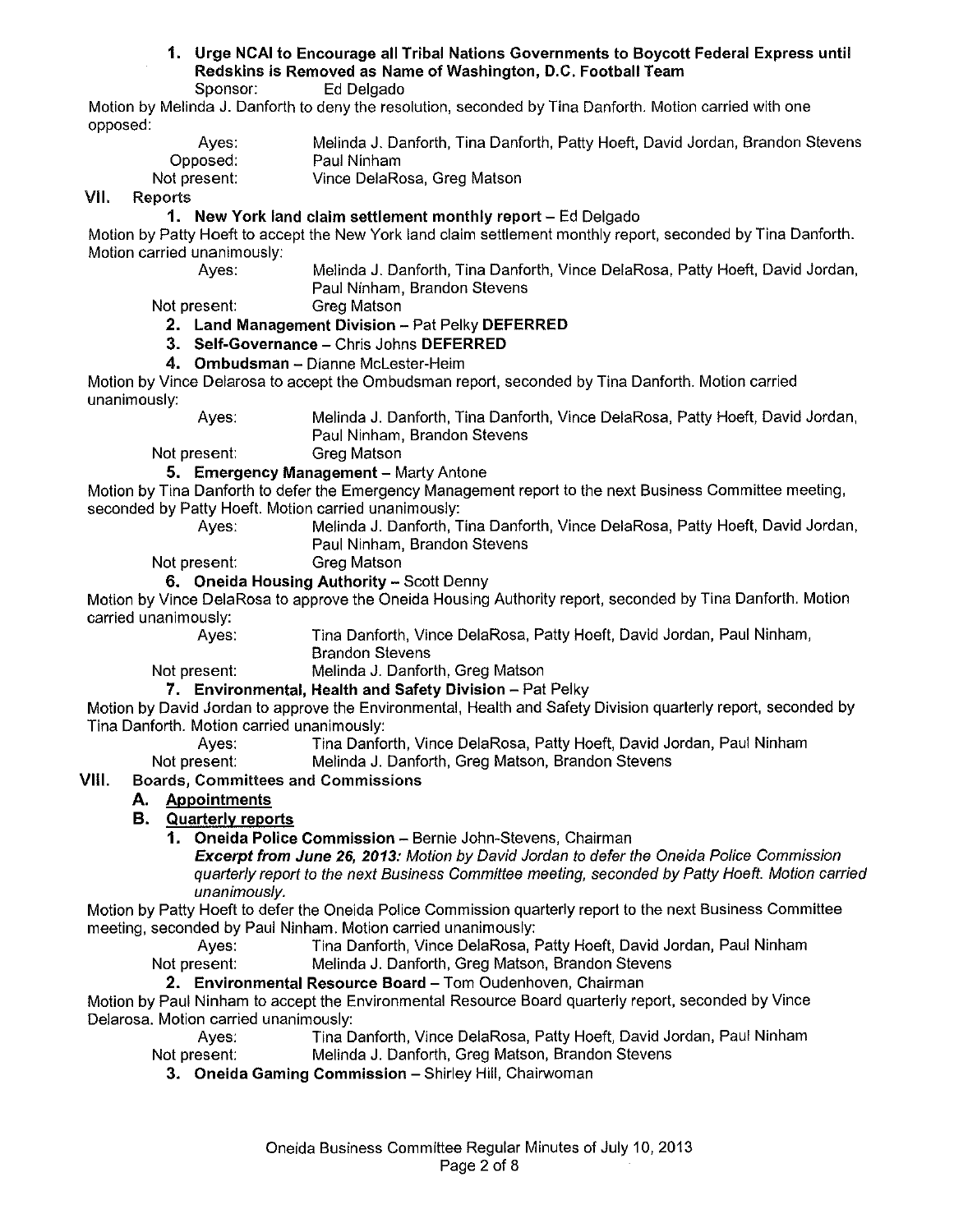Motion by David Jordan to accept the Oneida Gaming Commission quarterly report, seconded by Vince DelaRosa. Motion carried unanimously:

Ayes: Melinda J. Danforth, Tina Danforth, Vince DelaRosa, Patty Hoeft, David Jordan<br>Not present: Greg Matson, Paul Ninham, Brandon Stevens Greg Matson, Paul Ninham, Brandon Stevens

### 4. Oneida Personnel Commission- Melanie Burkhart, Chairwoman

Motion by Patty Hoeft to accept the Oneida Personnel Commission quarterly report, seconded by Vince DelaRosa. Motion carried unanimously:

Melinda J. Danforth, Tina Danforth, Vince DelaRosa, Patty Hoeft, David Jordan, Brandon Stevens

Not present: Greg Matson, Paul Ninham

IX. Standing Committees

- A. Legislative Operating Committee Melinda J. Danforth, Chairwoman
	- B. Finance Committee- Treasurer Tina Danforth, Chairwoman

### 1. July 1, 2013 Finance Committee meeting minutes

Motion by Patty Hoeft to approve July 1, 2013 Finance Committee meeting minutes, seconded by David Jordan. Motion carried unanimously:<br>Aves:

Melinda J. Danforth, Tina Danforth, Vince DelaRosa, Patty Hoeft, David Jordan, Brandon Stevens

Not present: Greg Matson, Paul Ninham

- C. Community Development Planning Committee- Vince DelaRosa, Chairman
- D. Quality of Life Paul Ninham, Chairman
- X. General Tribal Council
	- 1. Petitioner Carole Liggins: Resolution for dissolution of second polling site in Milwaukee for tri-annual elections

Excerpt from June 12, 2013: Motion by Vince DelaRosa to accept receipt of petition and have appropriate analysis complete within 30 days, seconded by Melinda *J.* Danforth. Motion carried unanimously.

# Motion by Patty Hoeft to accept as information, seconded by Vince DelaRosa. Motion carried unanimously:

Melinda J. Danforth, Tina Danforth, Vince DelaRosa, Patty Hoeft, David Jordan, Paul Ninham, Brandon Stevens

Not present: Greg Matson

2. Petitioner Brian Doxtator: Review GTC 7-31-04 decision for rental or purchase of SEOTS long-term facilities

Excerpt from June 12, 2013: Motion by Vince DelaRosa to accept receipt of petition and have appropriate analysis complete within 30 days, seconded by Melinda J. Danforth. Motion carried unanimously.

Motion by Patty Hoeft to accept as information, seconded by Vince DelaRosa. Motion carried unanimously:

Ayes: Melinda J. Danforth, Tina Danforth, Vince DelaRosa, Patty Hoeft, David Jordan, Paul Ninham, Brandon Stevens

Not present: Greg Matson

#### XI. Unfinished Business

XII. New Business/Requests

1. Oneida Police Department: Approve to post one Oneida Police Dispatcher position Sponsor: Rich VanBoxtel

Motion by Brandon Stevens to approve posting Oneida Police Dispatcher position, seconded by Paul Ninham. Motion carried unanimously:

Ayes: Melinda J. Danforth, Tina Danforth, Vince DelaRosa, Patty Hoeft, David Jordan, Paul Ninham, Brandon Stevens

Not present: Greg Matson

### 2. Oneida Housing Authority FY2014 Indian Housing Plan (IHP)

Sponsor: Scott Denny

Motion by David Jordan to approve Oneida Housing Authority FY2014 Indian Housing Plan (IHP), seconded by Patty Hoeft. Motion carried unanimously:

- Ayes: Melinda J. Danforth, Tina Danforth, Vince DelaRosa, Patty Hoeft, David Jordan, Paul Ninham, Brandon Stevens
- Not present: Greg Matson
	- 3. Approve limited waiver of sovereign immunity for TLO Systems contract Sponsor: Ed Delgado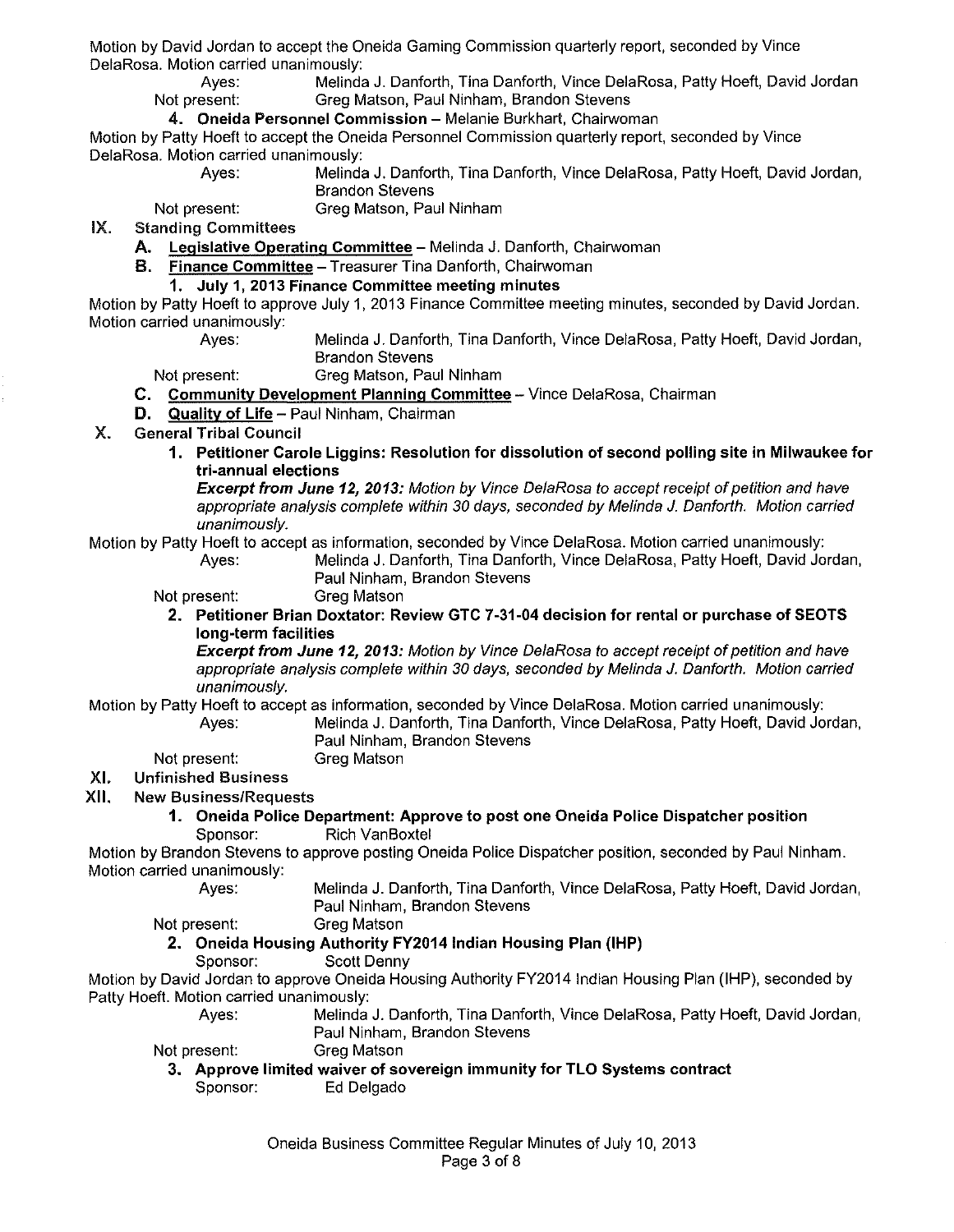Motion by Vince DelaRosa to approve the limited waiver of sovereign immunity for TLO Systems contract, seconded by David Jordan. Motion carried unanimously:

Melinda J. Danforth, Tina Danforth, Vince DelaRosa, Patty Hoeft, David Jordan, Paul Ninham, Brandon Stevens

Not present: Greg Matson

### **4. Tribal Transportation Program and Bridge Inventory Outline update**

Sponsor: Butch Rentmeester

Motion by Vince DelaRosa to accept the report and approve that this bridge be added to the Tribal Transportation Program inventory list, seconded by David Jordan. Motion carried unanimously:<br>Ayes: Melinda J. Danforth, Tina Danforth. Vince Delal

Melinda J. Danforth, Tina Danforth, Vince DelaRosa, Patty Hoeft, David Jordan, Paul Ninham, Brandon Stevens

Not present: Greg Matson

**5. Request for extension on the emergency amendments to the Pardon and Forgiveness Law**  Sponsor: Patty Hoeft

Motion by Melinda J. Danforth to adopt resolution 07-10-13-A Extension of Emergency Amendments to the Pardon and Forgiveness Law with a change to 5.4-1 that should read: "The Committee shall operate on a probationary basis. The Committee shall report to the OBC as to the progress of the Committee and any concerns they have with implementation of this law", seconded by Vince DelaRosa. Motion carried with one abstention:

| Aves:        | Melinda J. Danforth, Vince DelaRosa, Patty Hoeft, David Jordan, Paul Ninham, |
|--------------|------------------------------------------------------------------------------|
|              | <b>Brandon Stevens</b>                                                       |
| Abstained:   | Tina Danforth                                                                |
| Not present: | Grea Matson                                                                  |

Motion by Melinda J. Danforth to direct the Pardon and Forgiveness Screening Committee to report to the Business Committee any proposed amendments or concerns with implementation of this law by Aug. 9, 2013, seconded by Brandon Stevens. Motion carried with one abstention:

| Ayes:                | Melinda J. Danforth, Vince DelaRosa, Patty Hoeft, David Jordan, Paul Ninham,                                                                                                                                                 |
|----------------------|------------------------------------------------------------------------------------------------------------------------------------------------------------------------------------------------------------------------------|
|                      | <b>Brandon Stevens</b>                                                                                                                                                                                                       |
| Abstained:           | Tina Danforth                                                                                                                                                                                                                |
| Not present:         | Greg Matson                                                                                                                                                                                                                  |
| For the record: $\,$ | Tina Danforth stated I'm abstaining because it's my preference that we not<br>continue to make amendments, because I think there continues to be more and<br>more questions every time we put through a group of applicants. |
|                      | 6. Request for monetary donation for the Great Law Recital                                                                                                                                                                   |
| Sponsor:             | Melinda J. Danforth                                                                                                                                                                                                          |
|                      |                                                                                                                                                                                                                              |

Motion by Melinda J. Danforth to approve a donation of \$2,000 from the Business Committee special projects budget, seconded by Patty Hoeft. Motion carried unanimously:

Ayes: Melinda J. Danforth, Tina Danforth, Vince DelaRosa, Patty Hoeft, David Jordan, Paul Ninham, Brandon Stevens

Not present:

**7. Request to remove names of signatories of petitions in packets mailed out to GTC (Deleted from agenda)** 

Sponsor: Ed Delgado

**8. Accept increase of Great Lakes Inter Tribal Council (GLITC) annual dues from \$5,000 to \$7,000 and pay the remainder due of \$2,000** 

Sponsor: Ed Delgado

Motion by Paul Ninham to approve the request to accept increase of GLITC annual dues from \$5,000 to \$7,000 and pay the remainder due of \$2,000, seconded by Vince DelaRosa. Motion carried unanimously:

Ayes: Melinda J. Danforth, Tina Danforth, Vince DelaRosa, Patty Hoeft, David Jordan, Paul Ninham, Brandon Stevens

Not present: Greg Matson

#### **XIII. Travel**

# **A. Travel Reports**

**1. Region 5 Tribal Environmental Program Management Conference, Oneida Community Meeting Re: Constitutional Amendment and Field Museum visit, March 22-24, 2011, Chicago, IL** 

Sponsor: Melinda J. Danforth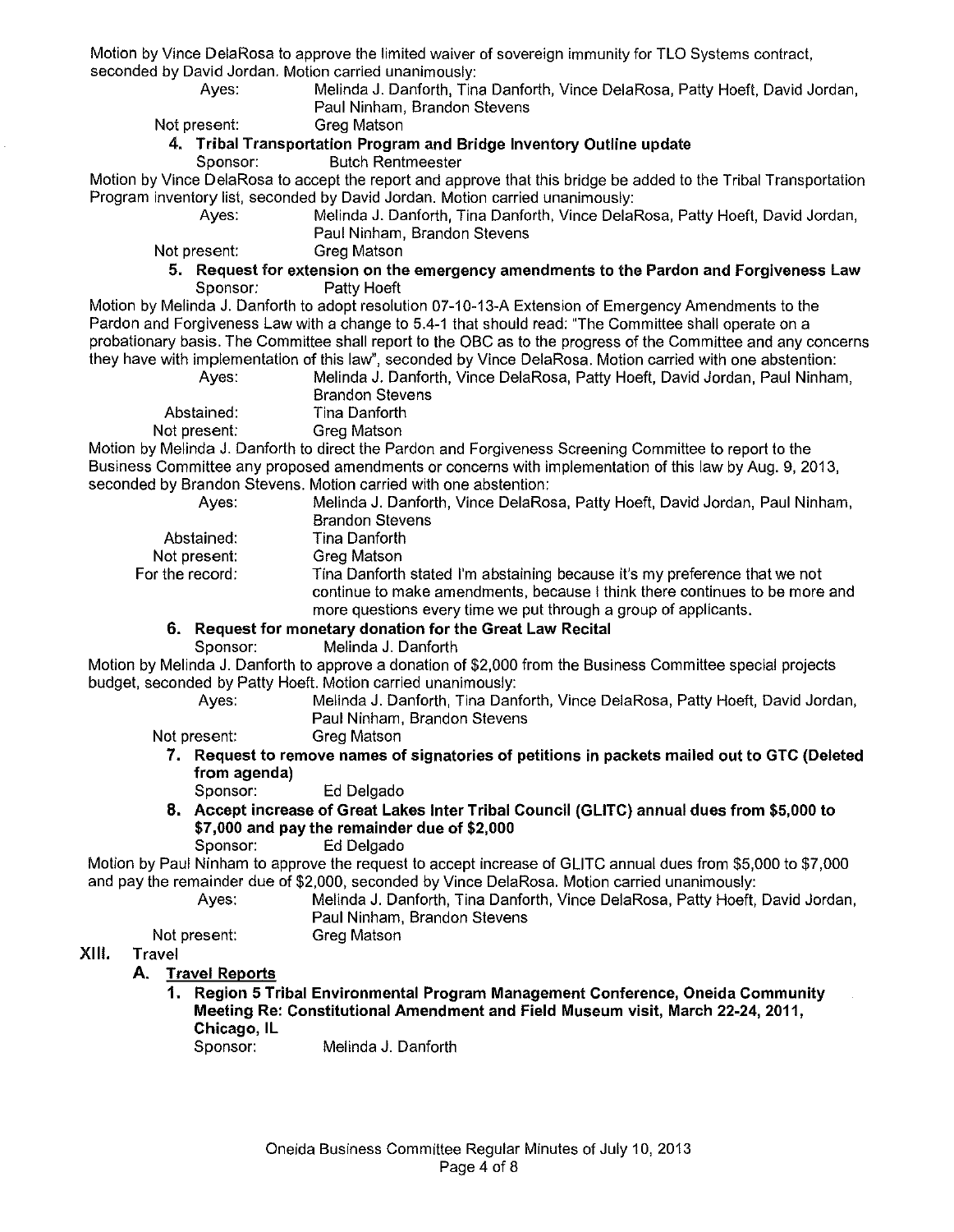Motion by Vince DelaRosa to approve the travel report from Region 5 Tribal Environmental Program Management Conference, Oneida Community Meeting Re: Constitutional Amendment and Field Museum visit, March 22-24, 2011, Chicago, IL, seconded by David Jordan. Motion carried with one abstention:

| Ayes.                       | Tina Danforth, Vince DelaRosa, Patty Hoeft, David Jordan, Paul Ninham,                                              |
|-----------------------------|---------------------------------------------------------------------------------------------------------------------|
|                             | <b>Brandon Stevens</b>                                                                                              |
| Abstained:                  | Melinda J. Danforth                                                                                                 |
| Not present:                | <b>Greg Matson</b>                                                                                                  |
|                             | 2. Region 5 Department of Health and Human Services Consultation, April 22-24, 2013, Prior                          |
| Lake, MN                    |                                                                                                                     |
| Sponsor:                    | Melinda J. Danforth                                                                                                 |
|                             | Motion by David Jordan to approve the travel report from Region 5 Department of Health and Human Services           |
|                             | Consultation, April 22-24, 2013, Prior Lake, MN, seconded by Patty Hoeft. Motion carried unanimously:               |
| Ayes:                       | Melinda J. Danforth, Tina Danforth, Vince DelaRosa, Patty Hoeft, David Jordan,                                      |
|                             | Paul Ninham, Brandon Stevens                                                                                        |
| Not present:                | Greg Matson                                                                                                         |
|                             | 3. Medicare, Medicaid and Health Reform Policy Committee (MMPC) and Tribal Technical                                |
|                             | Advisory Group (TTAG) meetings, Feb. 18-21, 2013, Washington, DC                                                    |
| Sponsor:                    | Melinda J. Danforth                                                                                                 |
|                             | Motion by Paul Ninham to approve the travel report from MMPC and TTAG meetings, Feb. 18-21, 2013                    |
|                             | Washington, DC, seconded by David Jordan. Motion carried unanimously:                                               |
| Ayes:                       | Melinda J. Danforth, Tina Danforth, Vince DelaRosa, Patty Hoeft, David Jordan,                                      |
|                             | Paul Ninham, Brandon Stevens                                                                                        |
| Not present:                | Greg Matson                                                                                                         |
| <b>B.</b> Travel Requests   |                                                                                                                     |
|                             | 1. Native American Finance Officers Association (NAFOA) Fall Finance and Tribal Economies                           |
|                             | Conference, Sept. 9-10, 2013, Seattle, WA<br>Tina Danforth                                                          |
| Sponsor:                    | Motion by David Jordan to approve the travel request to NAFOA Fall Finance and Tribal Economies Conference,         |
|                             | Sept. 9-10, 2013, Seattle, WA, seconded by Vince DelaRosa. Motion carried with one abstention:                      |
| Ayes:                       | Melinda J. Danforth, Vince DelaRosa, Patty Hoeft, David Jordan, Paul Ninham,                                        |
|                             | <b>Brandon Stevens</b>                                                                                              |
| Abstained:                  | Tina Danforth                                                                                                       |
| Not present:                | Greg Matson                                                                                                         |
|                             | *Note registration fee will be waived and air/hotel will be paid for by NAFOA                                       |
|                             | 2. Women Empowering Women for Indian Nations (WEWIN) Conference, Aug. 18-21, 2013, Las                              |
| Vegas, NV                   |                                                                                                                     |
| Sponsor:                    | Tina Danforth                                                                                                       |
|                             | Motion by David Jordan to approve the travel request to WEWIN Conference, Aug. 18-21, 2013, Las Vegas, NV,          |
|                             | seconded by Vince DelaRosa. Motion carried with two abstentions:                                                    |
| Ayes.                       | Melinda J. Danforth, Vince DelaRosa, David Jordan, Paul Ninham, Brandon                                             |
|                             | <b>Stevens</b>                                                                                                      |
| Abstained:                  | Tina Danforth, Patty Hoeft                                                                                          |
| Not present:                | Greg Matson                                                                                                         |
|                             | 3. Tourism: Procedural exception to allow nine staff travel to Indian Summerfest, Sept. 6-8,                        |
| 2013, Milwaukee, WI         |                                                                                                                     |
| Sponsor:                    | Joanie Buckley                                                                                                      |
|                             | Motion by Patty Hoeft to approve the travel request for a procedural exception to allow nine staff travel to Indian |
|                             | Summerfest, Sept. 6-8, 2013, Milwaukee, WI, seconded by Vince DelaRosa. Motion carried with one abstention:         |
| Ayes:                       | Melinda J. Danforth, Tina Danforth, Vince DelaRosa, Patty Hoeft, Paul Ninham,                                       |
|                             | <b>Brandon Stevens</b>                                                                                              |
| Abstained.                  | David Jordan                                                                                                        |
| Not present:                | Greg Matson                                                                                                         |
|                             | 4. Gaming: Procedural exception to allow five gaming participants to attend 2013 Global                             |
|                             | Gaming Tradeshow, Sept. 24-26, 2013, Las Vegas, NV                                                                  |
| Sponsor:                    | Louise Cornelius                                                                                                    |
|                             | Motion by Patty Hoeft to approve five travelers to attend and the Gaming General Manager can decide who those       |
| Motion carried unanimously: | five travelers are, hoping that the Councilman's concerns are taken into account, seconded by Brandon Stevens.      |
|                             |                                                                                                                     |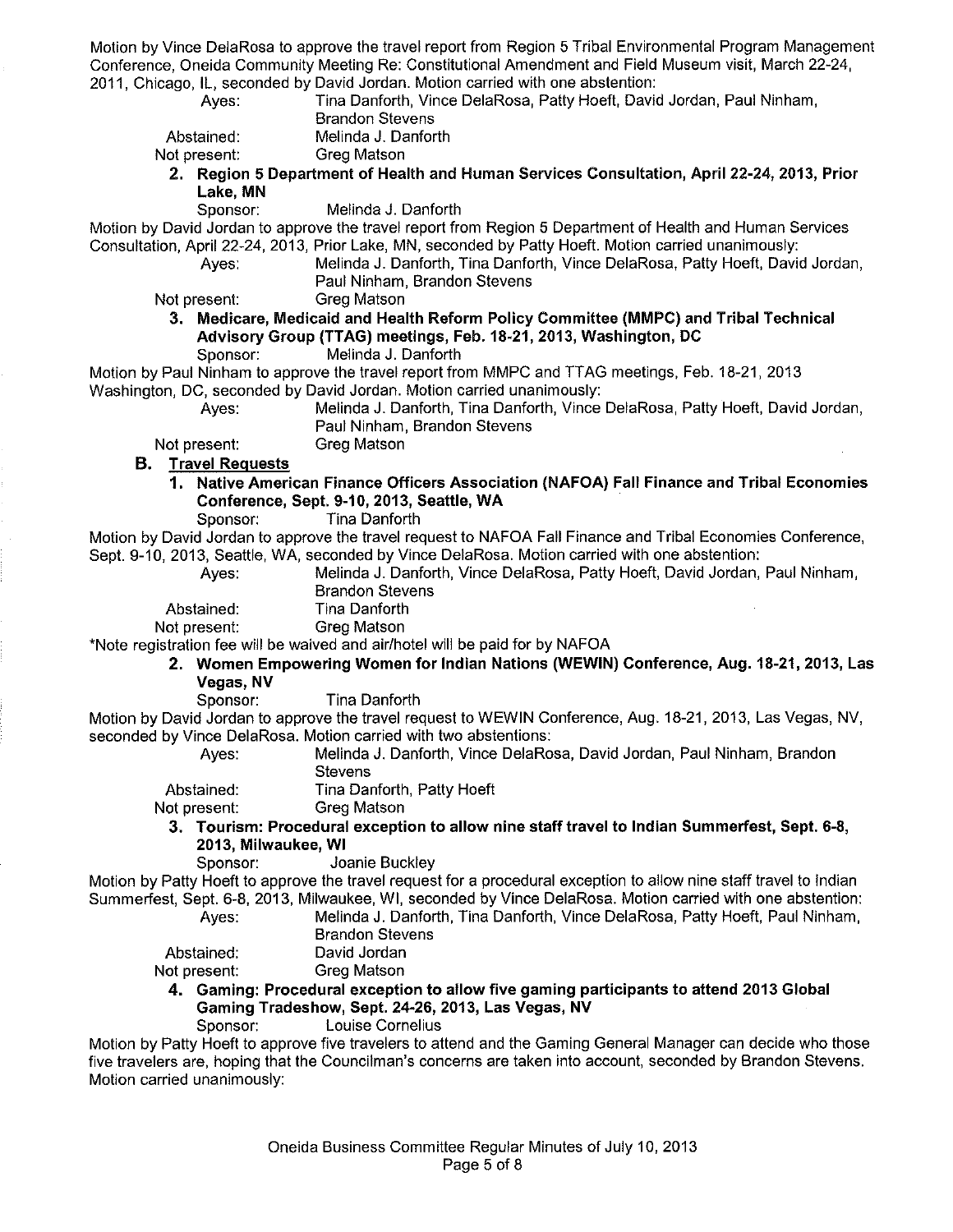|          | Ayes:                                        | Melinda J. Danforth, Tina Danforth, Vince DelaRosa, Patty Hoeft, David Jordan,<br>Paul Ninham, Brandon Stevens                                                                                                                                                                                                                 |
|----------|----------------------------------------------|--------------------------------------------------------------------------------------------------------------------------------------------------------------------------------------------------------------------------------------------------------------------------------------------------------------------------------|
|          | Not present:                                 | <b>Greg Matson</b>                                                                                                                                                                                                                                                                                                             |
|          |                                              | 5. Cultural Heritage: Procedural exception to allow 14 employees to travel to Great Law                                                                                                                                                                                                                                        |
|          | Sponsor:                                     | Recital, Aug. 13-19, 2013, Oneida, CA<br>Don White                                                                                                                                                                                                                                                                             |
|          |                                              | Motion by Paul Ninham to approve the travel request for a procedural exception to allow 14 employees to travel to                                                                                                                                                                                                              |
|          |                                              | Great Law Recital, Aug. 13-19, 2013, Oneida, CA, seconded by Patty Hoeft. Motion carried with one abstention                                                                                                                                                                                                                   |
|          | and one opposed:                             |                                                                                                                                                                                                                                                                                                                                |
|          | Ayes:                                        | Melinda J. Danforth, Vince DelaRosa, Patty Hoeft, Paul Ninham, Brandon                                                                                                                                                                                                                                                         |
|          |                                              | <b>Stevens</b>                                                                                                                                                                                                                                                                                                                 |
|          | Opposed:                                     | David Jordan                                                                                                                                                                                                                                                                                                                   |
|          | Abstained:                                   | Tina Danforth                                                                                                                                                                                                                                                                                                                  |
|          | Not present:                                 | Greg Matson                                                                                                                                                                                                                                                                                                                    |
|          | For the record:                              | David Jordan stated I support the initiative, I am opposing just because the                                                                                                                                                                                                                                                   |
|          |                                              | procedural exception is over the top, with having all those vehicles going and<br>getting paid mileage. I just think we need to start realizing that we have to start<br>being more efficient by carpooling would benefit future travel.                                                                                       |
|          | For the record:                              | Tina Danforth stated I'm abstaining because I support the event and I tried to<br>make accommodations to do that but there's too many inconsistencies in this<br>particular proposal, so that's why I'm abstaining and liability still is a question that<br>hasn't been addressed. Thank you, good luck and have a safe trip. |
|          |                                              | Amendment to the main motion by Tina Danforth to provide three tribal vehicles for the 13 staff people to                                                                                                                                                                                                                      |
|          |                                              | participate in the Great Law event, seconded by David Jordan. Amendment to the main motion failed with four                                                                                                                                                                                                                    |
| opposed: |                                              |                                                                                                                                                                                                                                                                                                                                |
|          | Ayes:                                        | Tina Danforth, Vince DelaRosa, David Jordan                                                                                                                                                                                                                                                                                    |
|          | Opposed:                                     | Melinda J. Danforth, Patty Hoeft, Paul Ninham, Brandon Stevens                                                                                                                                                                                                                                                                 |
|          | Not present:                                 | Greg Matson                                                                                                                                                                                                                                                                                                                    |
| XIV.     | <b>Additions</b>                             |                                                                                                                                                                                                                                                                                                                                |
|          |                                              |                                                                                                                                                                                                                                                                                                                                |
|          |                                              |                                                                                                                                                                                                                                                                                                                                |
|          | 1.                                           | Implementing Per Capita Plan Adopted by the General Tribal Council May 5, 2013                                                                                                                                                                                                                                                 |
|          | resolution                                   |                                                                                                                                                                                                                                                                                                                                |
|          | Sponsor:                                     | Jo Anne House                                                                                                                                                                                                                                                                                                                  |
|          |                                              | Motion by Patty Hoef to adopt resolution 07-10-13-B Implementing Per Capita Plan Adopted by the General Tribal                                                                                                                                                                                                                 |
|          |                                              | Council May 5, 2013, seconded by Vince DelaRosa. Motion carried with one abstention:                                                                                                                                                                                                                                           |
|          | Ayes:                                        | Tina Danforth, Vince DelaRosa, Patty Hoeft, David Jordan, Paul Ninham,                                                                                                                                                                                                                                                         |
|          |                                              | <b>Brandon Stevens</b>                                                                                                                                                                                                                                                                                                         |
|          | Abstained:                                   | Melinda J. Danforth                                                                                                                                                                                                                                                                                                            |
|          | Not present:                                 | Greg Matson                                                                                                                                                                                                                                                                                                                    |
|          |                                              | 2. Appointment of Councilwoman Melinda J. Danforth and Debra Danforth to the Tribal                                                                                                                                                                                                                                            |
|          |                                              | Technical Advisory Group to the Centers for Medicare & Medicaid Services resolution                                                                                                                                                                                                                                            |
|          | Sponsor:                                     | Melinda J. Danforth                                                                                                                                                                                                                                                                                                            |
|          |                                              | Motion by Paul Ninham to adopt resolution 07-10-13-C Appointment of Councilwoman Melinda J. Danforth and                                                                                                                                                                                                                       |
|          |                                              | Debra Danforth to the Tribal Technical Advisory Group to the Centers for Medicare & Medicaid Services,                                                                                                                                                                                                                         |
|          |                                              | seconded by Vince DelaRosa. Motion carried with two abstentions:                                                                                                                                                                                                                                                               |
|          | Ayes:                                        | Vince DelaRosa, Patty Hoeft, David Jordan, Paul Ninham, Brandon Stevens                                                                                                                                                                                                                                                        |
|          | Abstained:                                   | Melinda J. Danforth, Tina Danforth                                                                                                                                                                                                                                                                                             |
|          | Not present:                                 | Greg Matson                                                                                                                                                                                                                                                                                                                    |
|          |                                              | 3. Sustainable Employment and Economic Growth Development and Strategies (SEEDS)<br><b>Grant DHHS/ACF-Administration for Native Americans</b>                                                                                                                                                                                  |
|          | Sponsor:                                     | Don White                                                                                                                                                                                                                                                                                                                      |
|          |                                              | Motion by Vince DelaRosa to adopt resolution 07-10-13-D Sustainable Employment and Economic Growth                                                                                                                                                                                                                             |
|          |                                              |                                                                                                                                                                                                                                                                                                                                |
|          |                                              | Development and Strategies (SEEDS) Grant DHHS/ACF-Administration for Native Americans, seconded by                                                                                                                                                                                                                             |
|          | Brandon Stevens. Motion carried unanimously: |                                                                                                                                                                                                                                                                                                                                |
|          | Ayes:                                        | Melinda J. Danforth, Tina Danforth, Vince DelaRosa, Patty Hoeft, David Jordan,                                                                                                                                                                                                                                                 |
|          |                                              | Paul Ninham, Brandon Stevens                                                                                                                                                                                                                                                                                                   |
|          | Not present:                                 | Greg Matson                                                                                                                                                                                                                                                                                                                    |
| XV.      | A. Reports                                   | Action in open session on items from Executive Session Discussion meeting of June 9, 2013                                                                                                                                                                                                                                      |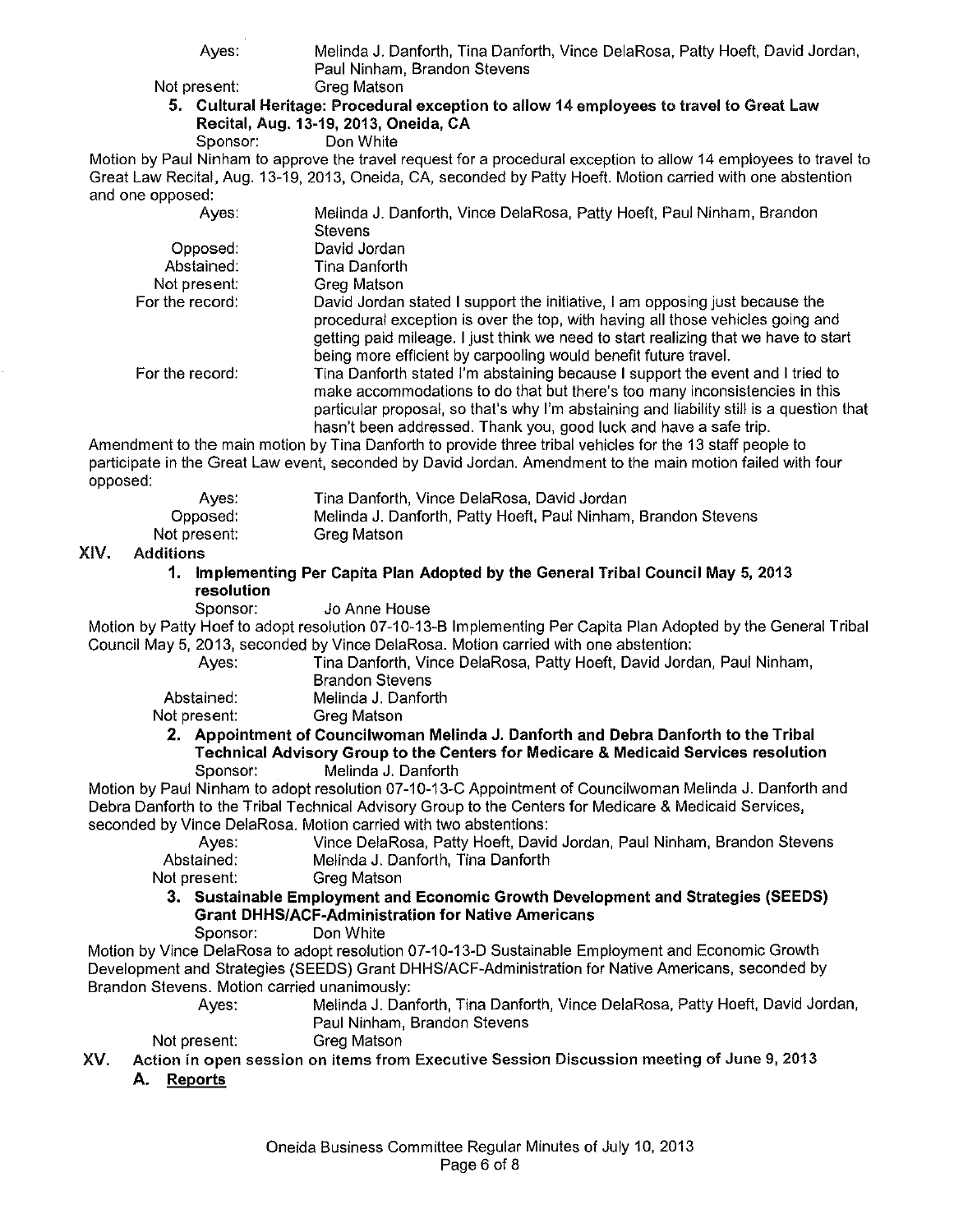- 1. Chief Counsel report Jo Anne House
- **B. Audit Committee-** Councilman Brandon Stevens, Chairman

# **1. May 16, 2013 Audit Committee minutes**

Motion by Patty Hoeft to accept May 16, 2013 Audit Committee minutes, seconded by David Jordan. Motion carried unanimously:

Ayes: Melinda **J.** Danforth, Tina Danforth, Vince DelaRosa, Patty Hoeft, David Jordan, Paul Ninham, Brandon Stevens

Not present: Greg Matson

### **2. Internal Audit May report w/ attachment A**

Motion by Patty Hoeft to accept Internal Audit May report wl attachment A, seconded by Brandon Stevens. Motion carried unanimously:

Ayes: Melinda J. Danforth, Tina Danforth, Vince DelaRosa, Patty Hoeft, David Jordan, Paul Ninham, Brandon Stevens

Melinda J. Danforth, Tina Danforth, Vince DelaRosa, Patty Hoeft, David Jordan,

Not present: Greg Matson

# **3. Accept Oneida Seven Generations Forensic Audit request as information**

Motion by Vince DelaRosa to accept this item and defer it back to the Audit department for further follow up with the requester, seconded by Melinda **J.** Danforth. Motion carried unanimously:

Paul Ninham, Brandon Stevens

Not present: Greg Matson

- **C. Unfinished Business/Be directives**
- **D. New Business/Requests** 
	- **1. Approve limited waiver of sovereign immunity for Oneida Total Integrated Enterprises Professional Services Agreement #WI-061213**

Sponsor: Ed Delgado

Motion by Tina Danforth to approve limited waiver of sovereign immunity for Oneida Total Integrated Enterprises Professional Services Agreement #WI-061213, seconded by Vince DelaRosa. Motion carried with two abstentions:

| Aves:        | Tina Danforth, Vince DelaRosa, Patty Hoeft, Paul Ninham, Brandon Stevens                                  |
|--------------|-----------------------------------------------------------------------------------------------------------|
| Abstained:   | Melinda J. Danforth, David Jordan                                                                         |
| Not present: | Greg Matson                                                                                               |
|              | 2. Oneida Golf Enterprises Corporation Agent organizational changes                                       |
| Sponsor:     | Janice Skenandore-Hirth                                                                                   |
|              | Motion by Patty Hoeft to accept the report, seconded by Paul Ninham. Motion carried with two abstentions: |
| Aves:        | Melinda J. Danforth, Vince DelaRosa, Patty Hoeft, Paul Ninham, Brandon                                    |
|              | <b>Stevens</b>                                                                                            |
| Abstained:   | Tina Danforth, David Jordan                                                                               |
| Not present: | Greg Matson                                                                                               |
|              | 9 - Onalda Camina Campaignian napaannal mattan (Dalatasi fuang angusta).                                  |

**3. Oneida Gaming Commission personnel matter (Deleted from agenda)**  Sponsor: David Jordan

### **4. Review Oneida Retail Enterprise tobacco products and cigarette sales and state taxation**  Sponsor: Ed Delgado

Motion by Brandon to accept the report, seconded by Paul Ninham. Motion carried unanimously:

Ayes: Melinda J. Danforth, Patty Hoeft, David Jordan, Paul Ninham, Brandon Stevens Not present: Tina Danforth, Vince DelaRosa, Greg Matson

### **5. Review status of efforts to withdraw Bonnilake Real Estate developer proposal for construction of SEOTS building**

Sponsor: Ed Delgado

**Excerpt from June 12, 2013:** Motion by Patty Hoeft to close CIP #011-02 to discontinue negotiation regarding the construction contract with Bonnilake and direct the Oneida Law Office to notify the vendor that the tribe rejects the last contract proposal forwarded by the vendor to the tribe, seconded by Greg Matson. Motion carried with one opposed and two not present.

Motion by Patty Hoeft to approve option 2 on the correspondence to the developer and to include the addition to that correspondence, seconded by Melinda **J.** Danforth. Motion carried with one abstention:

Ayes: Melinda J. Danforth, Tina Danforth, Vince DelaRosa, Patty Hoeft, Paul Ninham,

Brandon Stevens David Jordan

Abstained: Not present: Greg Matson